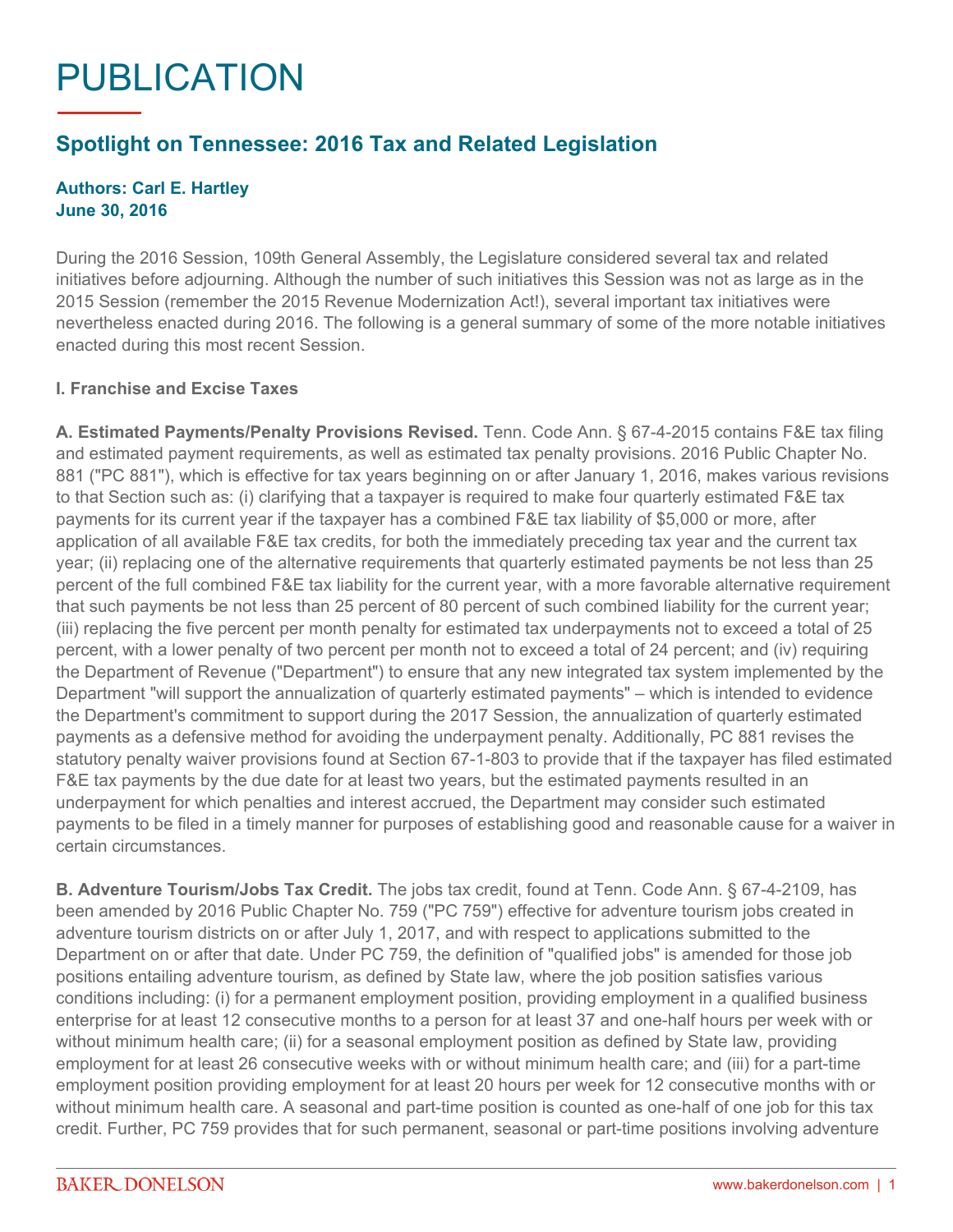tourism, the job position must not have existed in Tennessee as a job position of the taxpayer or of any other business entity for at least 36 months prior to taxpayer's application.

**C. Rural Economic Opportunity Act of 2016/Jobs Tax Credit.** As enacted by 2016 Public Chapter No. 1019 ("PC 1019"), this Act amends the jobs tax credit found at Section 67-4-2109 so as to allow the Department of Economic and Community Development to designate an enhancement county as either a tier 1, tier 2, tier 3 or tier 4 based upon unemployment, per capita income and other statistical data. Further, PC 1019 reduces the 25 qualified jobs requirement under such Section to 20 qualified jobs if the enterprise is located in a tier 3 enhancement county, and reduces such number to ten qualified jobs if the enterprise is located in a tier 4 enhancement county. Further revisions to the jobs credit are made by PC 1019 so as to encourage qualified job employment in each of the classified tier enhancement counties. PC 1019 is effective July 1, 2016, and many of its provisions are applicable to tax years ending on or after July 1, 2016.

**D. Qualified Data Center Modifications/Jobs Tax Credit.** As enacted by 2016 Public Chapter No. 1001 ("PC 1001"), the sales tax requirements for being in a "qualified data center" are relaxed (see the sales tax discussion below). One such relaxed requirement reduces the number of net full-time employee jobs from 25 to 15 during an investment period not to exceed three years, provided, however, that any qualified data center applying for the jobs tax credit under Section 67-4-2109 must certify on its business plan that it has not, within the previous 12 months, been found to be in violation of the federal WARN Act, the Fair Labor Standards Act or immigration laws. PC 1001 is effective July 1, 2016, and shall apply to tax years ending on or after July 1, 2016.

# **II. Sales and Use Taxes**

**A. Qualified Data Center/Exemption Requirements Relaxed and Expanded.** A "qualified data center" is granted a one-half percent sales tax rate pursuant to Tenn. Code Ann. § 67-6-206 with respect to electricity when sold to or used by such center. Pursuant to PC 1001, the conditions for a qualified data center have been relaxed such that the capital investment requirement of \$250 million during an investment period not to exceed three years has been reduced to \$100 million during such investment period; and, further, the requirement that such investment create at least 25 net full-time employee jobs has been reduced to 15 net new jobs. Additionally, PC 1001 modifies Section 67-6-206 so as to provide no tax is imposed with respect to "cooling equipment or backup power infrastructure" when sold to or used by a qualified data center. The term "cooling equipment" is defined by PC 1001 to mean cooling systems, cooling towers and other temperature control infrastructure used primarily for and necessary to the operations of a qualified data center; and the term "backup power infrastructure" means backup power generation, battery systems and related infrastructure, also used by such center. As stated earlier, PC 1001 shall apply to tax years ending on or after July 1, 2016.

**B. Compressed Natural Gas/Exemption.** Pursuant to 2016 Public Chapter No. 1070 ("PC 1070"), a sales and use tax exemption has been added to Tenn. Code Ann. § 67-6-329 for "compressed natural gas" when taxed as an alternative fuel pursuant to Section 67-3-1101, et seq. PC 1070 is effective July 1, 2016.

**C. Retail Accountability Program/2016 Compromise.** This Program, found at Tenn. Code Ann. § 67-6-410, was initially enacted in the 2012 Legislative Session and required beer and tobacco wholesalers to provide reports to the Department regarding their sales to retailers. The Department has used those reports for comparison purposes in reviewing Sales and Use Tax Returns filed by retailers purchasing from those wholesalers. Based upon statistical analysis, the purpose of such comparisons was to identify retailers that were allegedly underreporting the retail sale of beer and tobacco products. Such comparisons produced numerous assessments against retailers for alleged underreporting, which in turn increased sales and use tax collections from those retailers. Thereafter, the Program was expanded during the 2015 Session to include "other categories or types of personal property" as to which the Department could require records from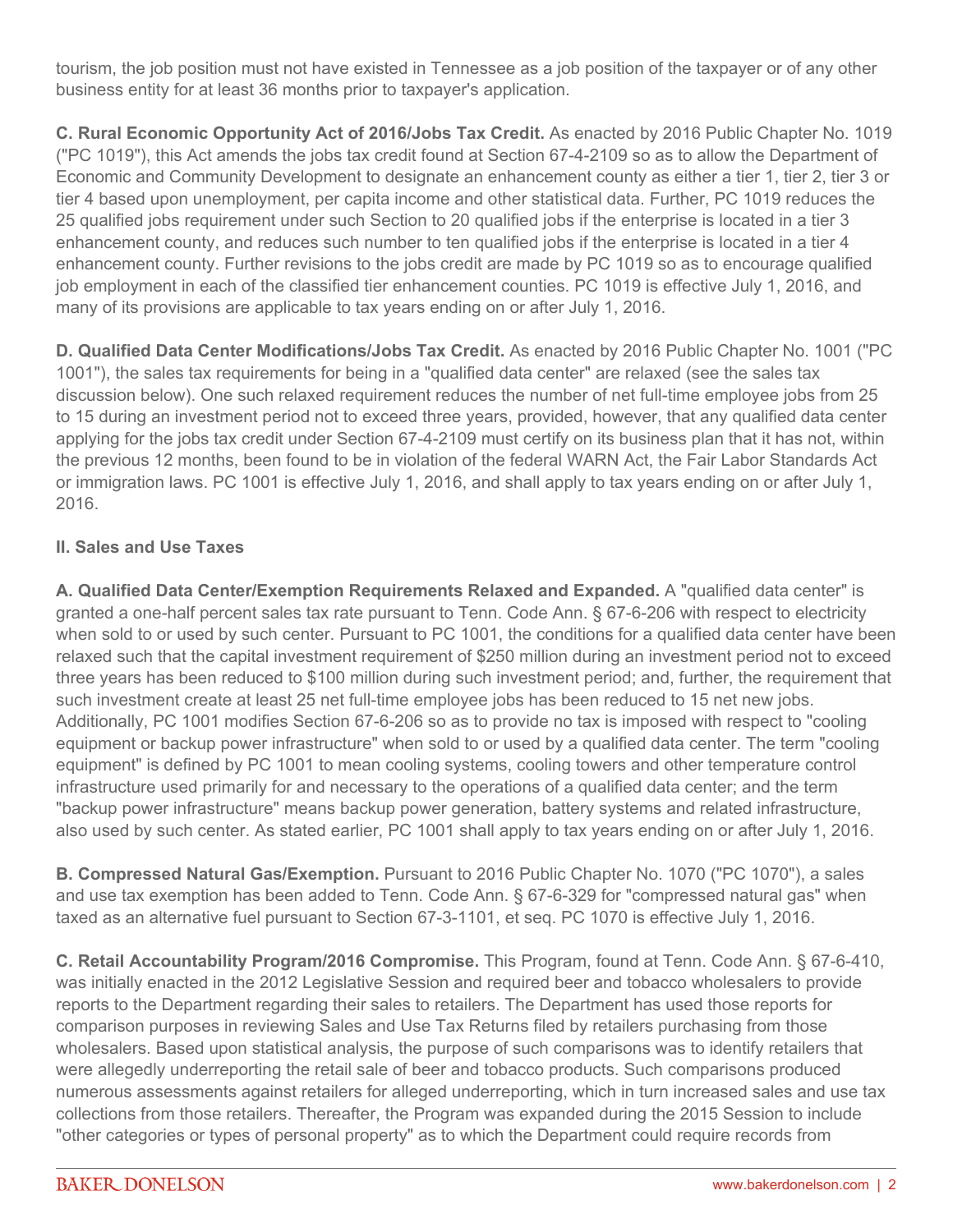wholesalers; and based thereon the Department established numerous categories of food and beverages sold by wholesalers to retailers for which reports were due. Because of adverse feedback from grocers and other retail taxpayers arising from the 2015 legislation, compromise legislation was passed as 2016 Public Chapter No. 907 ("PC 907") which became effective April 27, 2016. Under this compromise legislation, PC 907 allows the Department to obtain wholesaler reports regarding food, candy or non-alcoholic beverages (including bottled soft drinks), with such reports to be filed on a quarterly basis and with the first such report due July 25, 2016. The Department pursuant to PC 907 shall not issue an assessment or notice of proposed assessment to any retailer based solely upon the wholesaler's report unless the Department first issues to the retailer an inquiry letter setting forth the information that led the Department to its conclusion that additional taxes may be owing and providing the retailer with an opportunity to explain the inconsistencies; and providing for certain relaxed transition provisions involving the sales of candy, food and non-alcoholic beverages, with such transition provisions being deleted on July 1, 2019. As stated by the Department in its public reminder dated June 15, 2016, the Department will not issue any assessments based upon reports from wholesalers of food, candy or non-alcoholic beverages until 2017.

# **III. Hall Income Tax**

**A. Angel Investor Credit Established.** Pursuant to 2016 Public Chapter No. 1055 ("PC 1055"), which adds new Tenn. Code Ann. § 67-2-124 and which is effective for tax years beginning on or after January 1, 2017, a credit is allowable in the amount of 33 percent of the value of a cash investment by a "angel investor" against the liability of such angel investor under the Hall Income Tax in the tax year for which the investment was made. The term "angel investor" under PC 1055 contains several conditions, including (among others) that: (i) the investor is an accredited investor consistent with federal law; and (ii) invests in a company which at the time of investment is a small business with high-growth potential (including but not limited to tech-enabled start-ups, companies in the field of consumer products, medical devices, among others), where the company satisfies various conditions. This credit under PC 1055 is limited to \$50,000 per angel investor in any tax year, with the maximum tax credits for the 2017 year being \$3 million, \$4 million for the 2018 year and \$5 million for the 2019 year and thereafter. A minimum investment of \$15,000, which represents no more than 40 percent of the capitalization of the company, is required together with numerous other conditions.

**B. 2016 Rate Reduction/2022 Abolishment.** Pursuant to 2016 Public Chapter No. 1064 ("PC 1064"), the current rate for the Hall Tax is: (i) reduced from six to five percent at Tenn. Code Ann. § 67-2-102; and (ii) is intended to be reduced annually by new Section 67-2-124 through enactments of general bills beginning with the first Session of the 110th General Assembly. Further, the Hall Tax is eliminated in that new Section 67-2- 124 for tax years that begin on or after January 1, 2022.

## **IV. Other Tax Related Legislation**

**A. Property Taxes.** Several property tax bills were again enacted during 2016, including (but not limited to): (i) 2016 Public Chapter No. 853 authorizing a county holding land due to delinquent taxes to sell such land during the redemption period under certain conditions; (ii) 2016 Public Chapter No. 938 changing the formula for calculating hearing costs in property tax appeals before the State Board of Equalization; and (iii) 2016 Public Chapter No. 1085 allowing a county which has obtained property at a delinquent property tax sale to evaluate the financial and environmental risks of the property, and when necessary to petition the Chancery Court to void the sale and refer the property to a special master for a deferred sale.

**B. Fantasy Sports Tax Act.** As part of larger legislation found at 2016 Public Chapter No. 978 ("PC 978"), a new tax: (i) is found at Tenn. Code Ann. § 67-4-3201, et seq.; (ii) is imposed at the rate of six percent on all adjusted revenues of a fantasy sports contest offered by a fantasy sports operator (as defined in and pursuant to the larger legislation) to Tennessee consumers and is in addition to other taxes; (iii) shall be collected and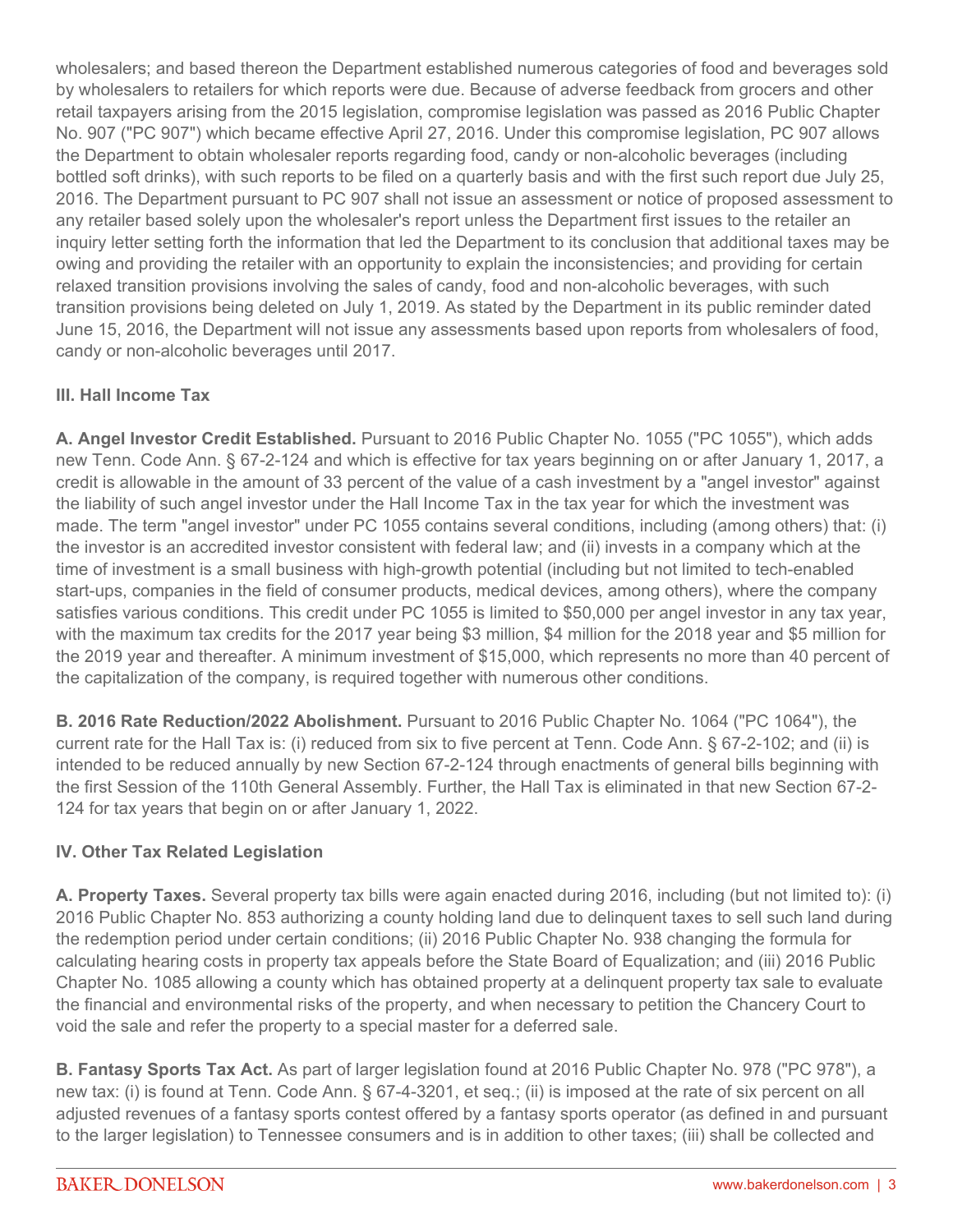administered by the Department; (iv) shall be due and payable quarterly as required by PC 978; and (v) shall take effect July 1, 2016.

# **V. Department's Rulemaking Initiatives**

In addition to the legislative initiatives during 2016, the Department has proposed various regulations which have been filed thus far in 2016 with the Tennessee Secretary of State.

**A. Proposed Regulations Filed February 25, 2016.** The Department filed proposed regulations with the Secretary of State on this date which are intended to clarify and enhance tax laws that were enacted during the 2015 Legislative Session, update other regulations and make numerous housekeeping changes to coordinate with existing statutory laws. Further, these proposed regulations are also intended to repeal previously existing regulations that were merely a repeat of current statutory law or were otherwise obsolete because of such law.

Although these proposed regulations cover a wide variety of topics, there are five general categories addressed by these proposed regulations: (i) taxpayer remedies for disputed taxes; (ii) business (or gross receipts) taxes; (iii) sales and use taxes; (iv) franchise and excise taxes (other than market-based sourcing for the receipts factor of the apportionment formula); and (v) franchise and excise taxes involving market-based sourcing for the receipts factor in regard to sales other than sales of tangible personal property.

Many of these proposed regulations are associated with substantive changes to Tennessee's tax laws. Examples of such substantive changes include (but are not limited to): (i) proposed sales and use tax regulations dealing with the new research and development exemption, effective July 1, 2015; and (ii) proposed franchise and excise tax regulations for the new market-based sourcing within the receipts factor of the apportionment formula for sales other than sales of tangible personal property, effective July 1, 2016, which was part of the 2015 Revenue Modernization Act.

A hearing on these proposed regulations was held on April 26, 2016, and the final version of such regulations has been filed by the Department with the Secretary of State to be effective September 26, 2016.

**B. Proposed Regulations Filed June 16, 2016.** Following the lead of a few other states, the Department is seeking through these proposed regulations to impose sales and use tax collection responsibilities upon remote vendors engaged in the regular or systematic solicitation of consumers in Tennessee, such as through online purchases. The Department has stated that not only is the State losing significant sales/use tax revenue as a result of on-line purchases where the remote vendor does not collect and remit the tax, but also that such on-line purchases create competitive disadvantages for brick-and-mortar type vendors located in Tennessee who are required to collect and remit the tax.

In particular, the proposed regulations provide that "out-of-state dealers who engage in the regular or systematic solicitation of consumers in this state through any means and make sales that exceed \$500,000 to consumers in this state during any calendar year also have a substantial nexus with …" Tennessee and must register with the Department by January 1, 2017, if such dealers are not already so registered. Further, the proposed regulations provide that these out-of-state dealers must begin collecting and remitting to the Department the sales and use taxes by July 1, 2017, unless a later date is established by the Department.

A hearing on these proposed regulations is scheduled for August 8, 2016, at 1:30 p.m. (central) at the William R. Snodgrass Tennessee Tower, Nashville, Tennessee. Oral or written comments have been invited by the Department to be made at the hearing, and written comments may be submitted prior to the hearing to Lauren Fields, Associate General Counsel and Assistant Director – Legal, 500 Deaderick Street, 11th Floor, Nashville,